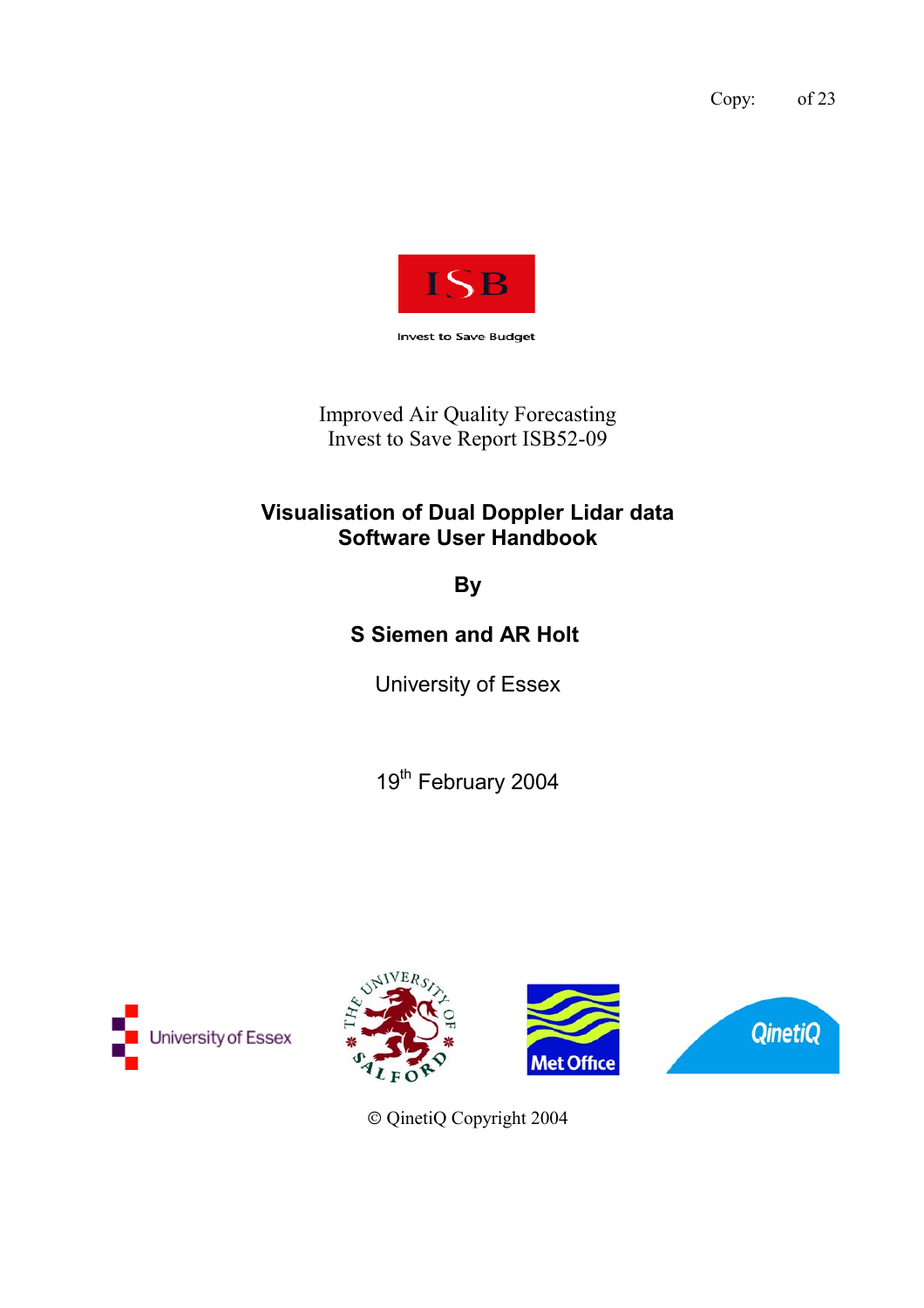### **Authorisation**

| <b>Prepared by</b> | Dr RI Young                              |  |  |  |
|--------------------|------------------------------------------|--|--|--|
| Title              | Visualisation of Dual Doppler Lidar data |  |  |  |
| <b>Signature</b>   |                                          |  |  |  |
| <b>Date</b>        |                                          |  |  |  |

**Location** QinetiQ Malvern

| <b>Principal authors</b> | Dr S Siemen                                                       |  |
|--------------------------|-------------------------------------------------------------------|--|
| <b>Appointment</b>       | Previously Senior Research Officer, Dept. Of Mathematical Science |  |
|                          | University of Essex                                               |  |
| <b>Principal authors</b> | Prof AR Holt                                                      |  |
| <b>Appointment</b>       | Professor, Dept. Of Mathematical Sciences                         |  |
| Location                 | University of Essex                                               |  |
|                          |                                                                   |  |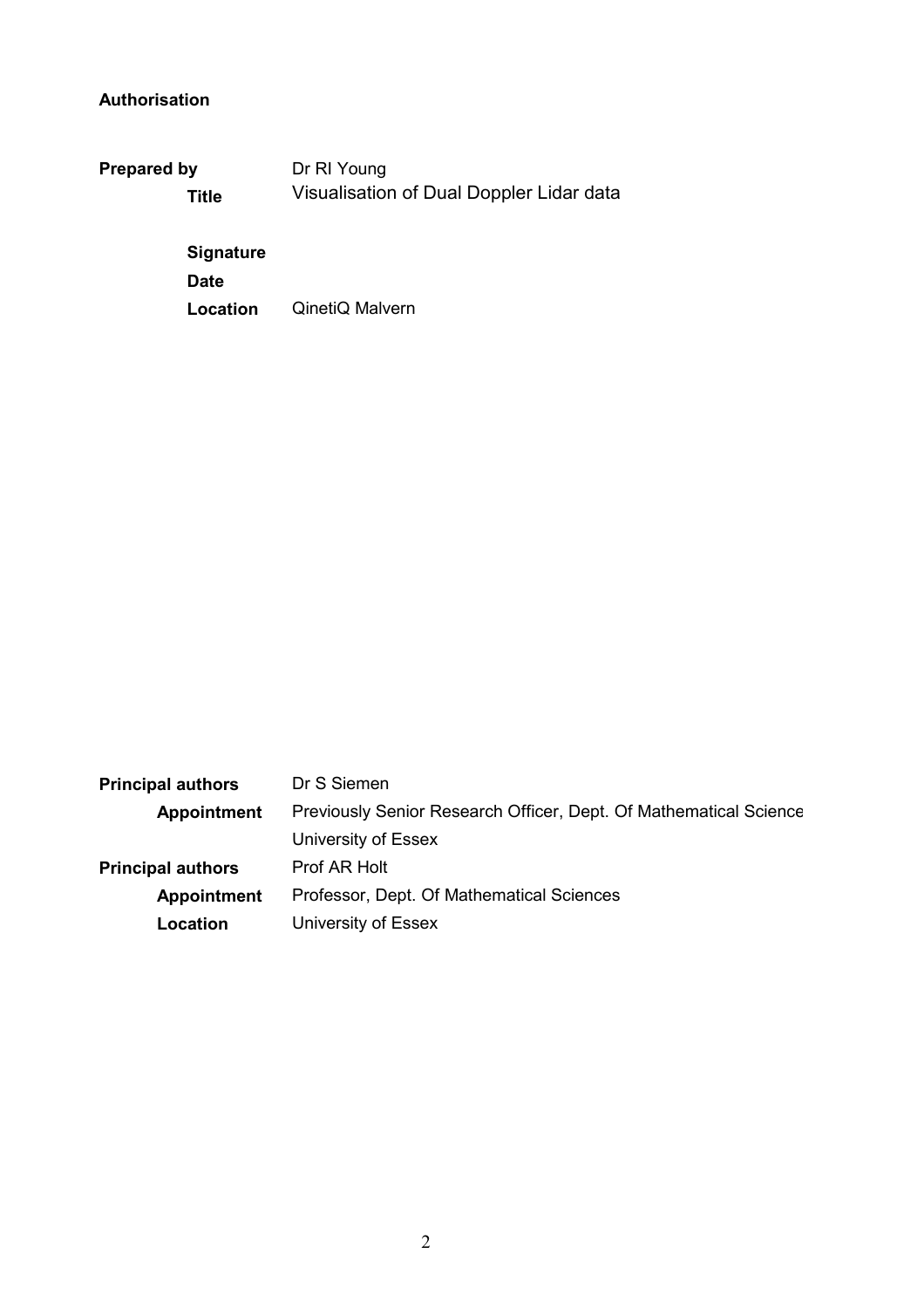### **Record of changes**

| Issue | Date     | Detail of Changes          |
|-------|----------|----------------------------|
| 0.10  | 19/02/04 | <b>First Draft Release</b> |
| 0.12  | 25/02/04 | <b>Revised Draft</b>       |
| 1.0   | 17/03/04 | <b>First Release</b>       |
|       |          |                            |
|       |          |                            |
|       |          |                            |
|       |          |                            |
|       |          |                            |
|       |          |                            |
|       |          |                            |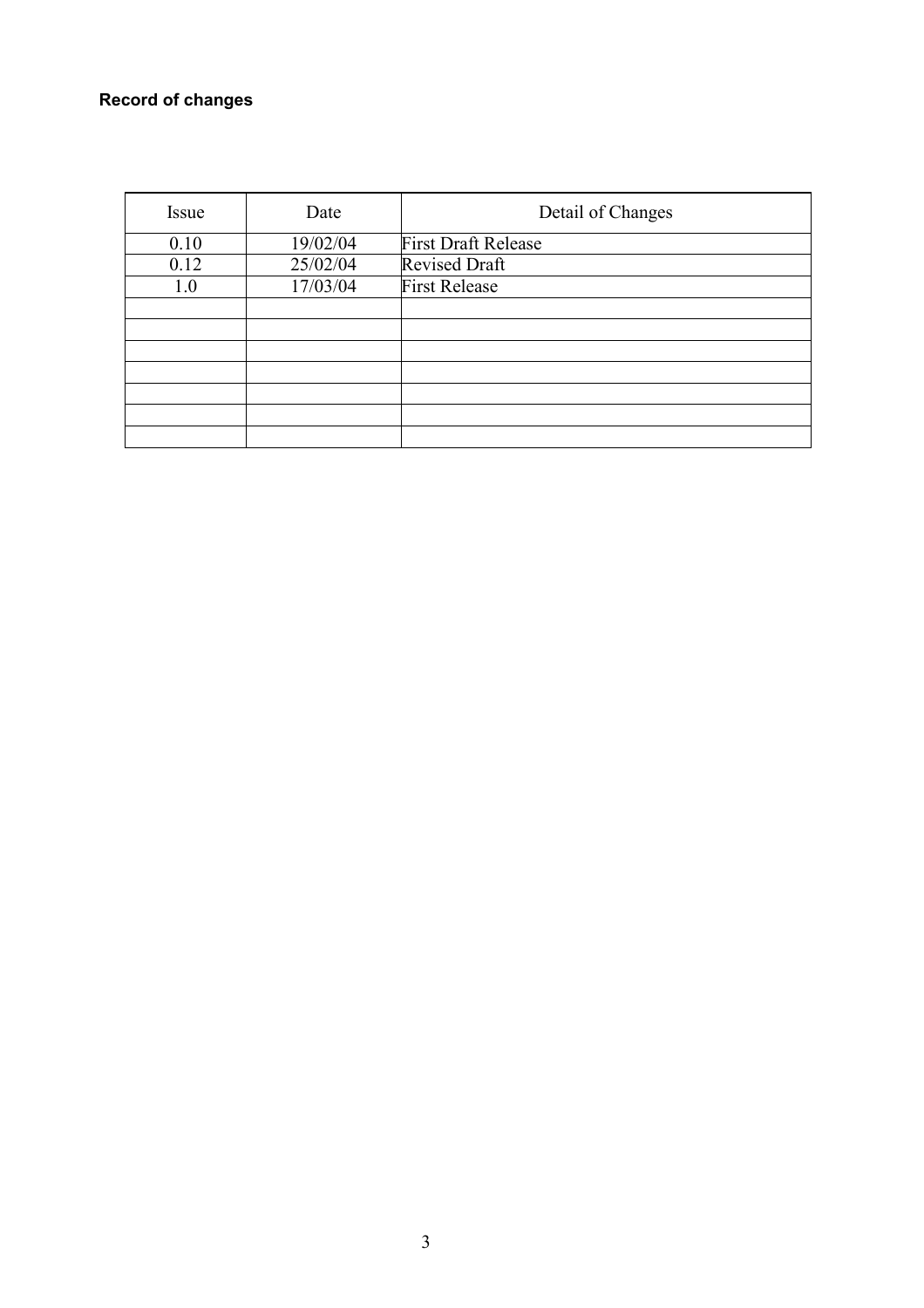## **ABSTRACT**

This report ISB52-09 was produced under Project 52 of the Invest to Save Scheme, or ISB. The objective of this project is to improve the ability of air quality forecasts and thus impact on the quality of life in and around urban areas.

As part of the project, the *Propagation and Remote Sensing Research Laboratory* at the University of Essex undertook a study to determine how the measured lidar data and the retrieved products can be best visualised. For this purpose a software suite, called *DAViS*, was developed, which could load lidar data and then visualise it by two-dimensional plots and on an interactive threedimensional display. The software also allows interactive processing and display in real-time. This software was first described in report ISB52-08 and is now ready for general release.

This report provides an illustrated user manual for the DAViS software.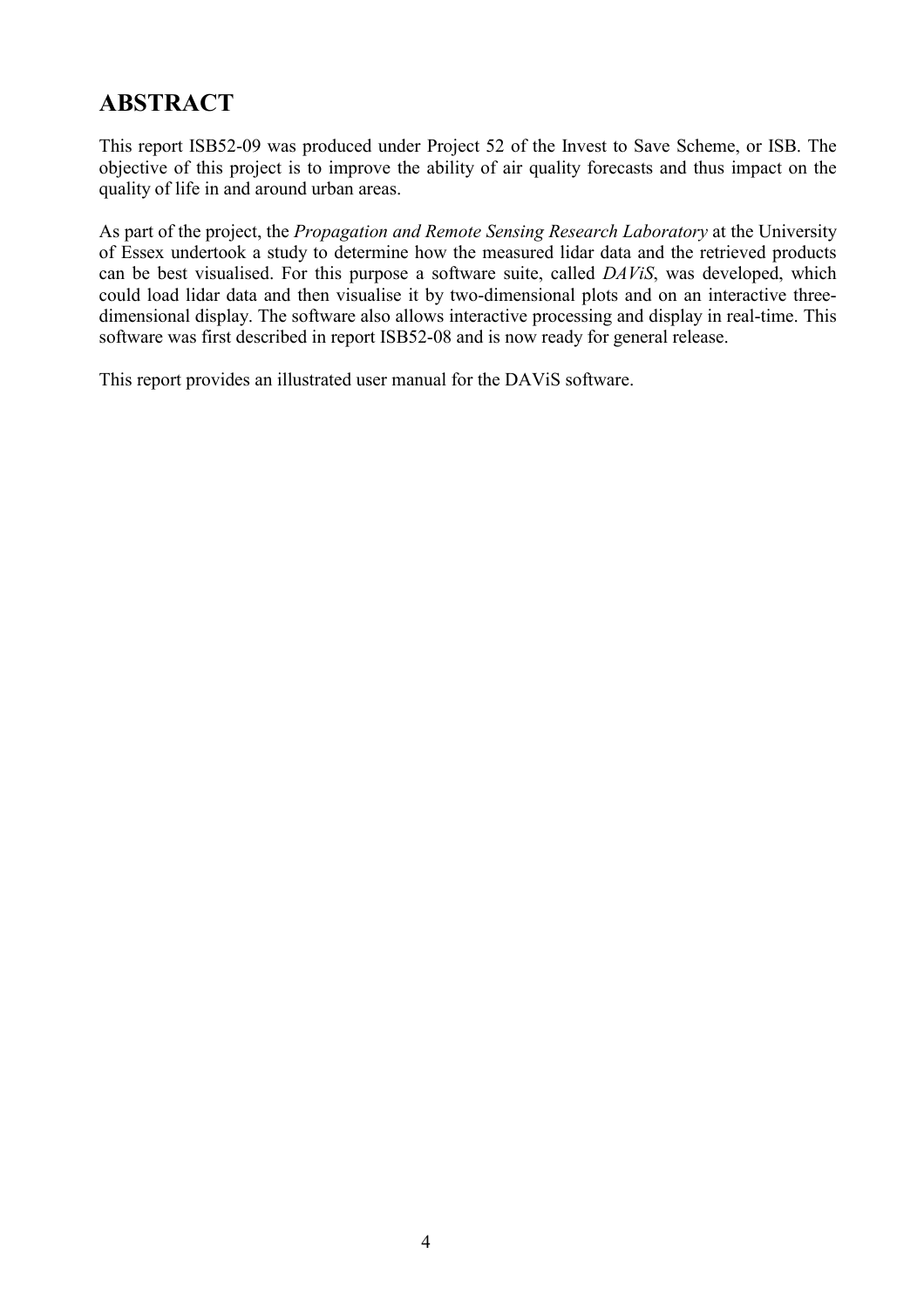## **Table of Contents**

| 1.  | Hardware platforms and DAViS installation              | 6              |
|-----|--------------------------------------------------------|----------------|
| 1.1 | Hardware platforms and DAViS installation requirements | 6              |
| 1.2 | <b>Running DAViS</b>                                   | 6              |
| 2.  | <b>Loading data</b>                                    | $\overline{7}$ |
| 3   | <b>Visulisation</b>                                    | 9              |
| 3.1 | Two-dimensional visualisation                          | 10             |
| 3.2 | Changing the colour tables                             | 11             |
| 3.3 | Saving data into an ASCII file                         | 11             |
| 3.4 | Three-dimensional visualisation                        | 11             |
|     | 4. Data Analysis                                       | 13             |
| 4.1 | Velocity Azimuth Display (VAD)                         | 13             |
| 4.2 | Line of Sight (LoS)                                    | 14             |
|     | 5. Conclusion                                          | 15             |
|     | Appendix A How to install and compile DAViS            | 16             |
|     | <b>Appendix B The DML data format</b>                  | 16             |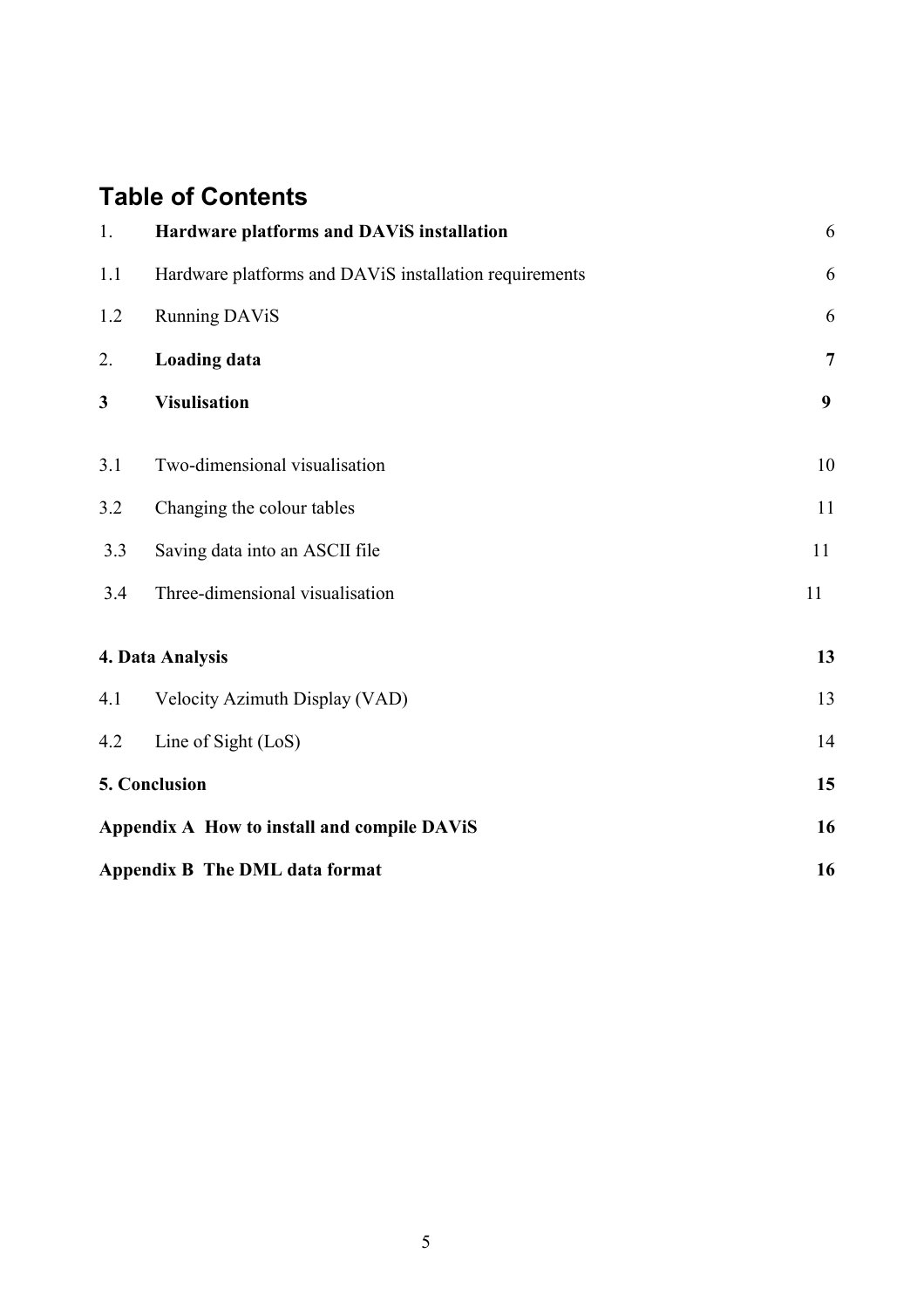# 1 Starting DAViS

#### **1.1 Hardware platforms and DAViS installation requirements**

As described in milestone report 8, a software package, called DAViS, was written in ISB-52 [1} to visualise the recorded lidar data and retrieved products. To be able to run this software package, there are some requirements on the computer system running the software which are detailed below.

The software was initially written to run on a Unix system, but has now operated successfully on SGI graphics workstations (this is the platform on which it was developed) and on a Linux PC with a modern graphics cards. To visualise a large amount of data, such as the measured lidar data, in real-time and in three-dimensions, an optimized OpenGL graphics card is required. While these are standard on SGI graphics workstations (which was the reason for choosing them as the development platform) they are not standard on cheaper PC Linux workstations. However, in the last years the price of hardware accelerated graphics cards for PCs has dropped significantly.

To speed up the development of DAViS some third party software packages were used. These have to be installed to enable to run DAViS properly. The packages are:

- **Trolltech's Qt library** version 3.2 or newer for the GUI and the 2D graphics. The library is free as long software for commercial profit is not produced – www.trolltech.com.
- **Motif or Lesstif** version 2.0 and newer. Needed by Open Inventor for the GUI.
- **SGI Open Inventor** version 2.0 or newer. Library to visualise three dimensional scenes. Older version free from SGI on SGI Irix and Linux (http://oss.sgi.com/projects/inventor/). Newer versions available through Coin (www.coin3d.org).
- **OpenGL** standard library for three-dimensional graphics. Needed by Open Inventor. Installation is often part of graphics card installation.

To use DAViS it is recommended that the source code is recompiled, to take advantages of any optimisation the system is providing. To do so, a C++ compiler is needed which supports templates and the STL (Standard Template libraries). The GNU Gcc compiler of versions 3.0 and higher does so on most Unix systems, as does the MipsPro Compiler under SGI Irix.

#### **1.2 Running DAViS**

Instructions to install DAViS are given in Appendix A. Once installed DAViS can be started by either typing *DAViS* & on the console or double clicking an icon on the desktop. An icon on the desktop can be achieved by a link in the *Desktop* sub-directory in the home area.

To use underlying (street-)maps in the three-dimensional display the file containing the map needs to be at a fixed location. Preferably in the directory where the software is started.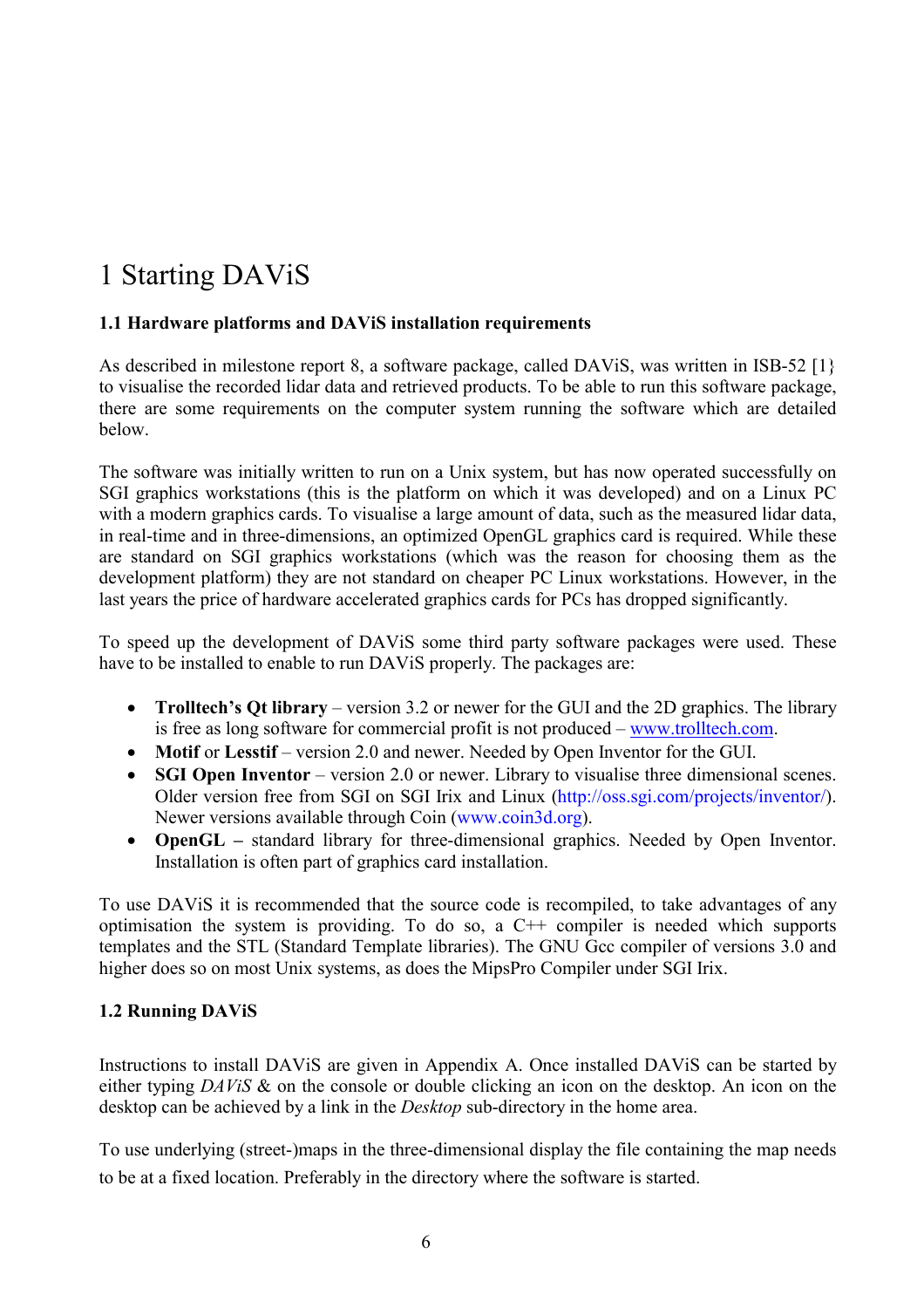

**Figure 1**: DAViS main window.

When DAViS is started a main window from which to call all functions to load, visualise and analyse the lidar data is presented. There are two ways to use DAViS, either by using the top menu or using the icons in the toolbar. For most actions DAViS will print feedback in the main area of the window.

# 2. Loading data

The first thing to do, after DAViS is started is to load the data belonging to the measurement.

There are three *Open-File-Dialogs* which have the icons  $\boxed{1}$ ,  $\boxed{1}$ , and  $\boxed{2}$ . The first icon should be used to load the lidar data of the first site and information retrieved from the first site. The second icon (indicated by a "II") should be also only used for the lidar data measured by the second lidar and its retrieved products. The third button should be used for other data files, such as wind information or NAME model outputs which are not related to the two lidar sites. After pressing the buttons a window opens to select a file name. Select file from directory *dml*, since only DML files with the ending *\*.dml* can be loaded.

### **If a mixture of PPI and RHI scans are to be loaded then it is necessary to load the PPI first.**

After a lidar data file is selected another dialog box will pop-up and ask for an offset for the radial Doppler velocity data. This offset should lie between -1 and 1 m/s and will be **added** to all velocity data of the previous selected file [2].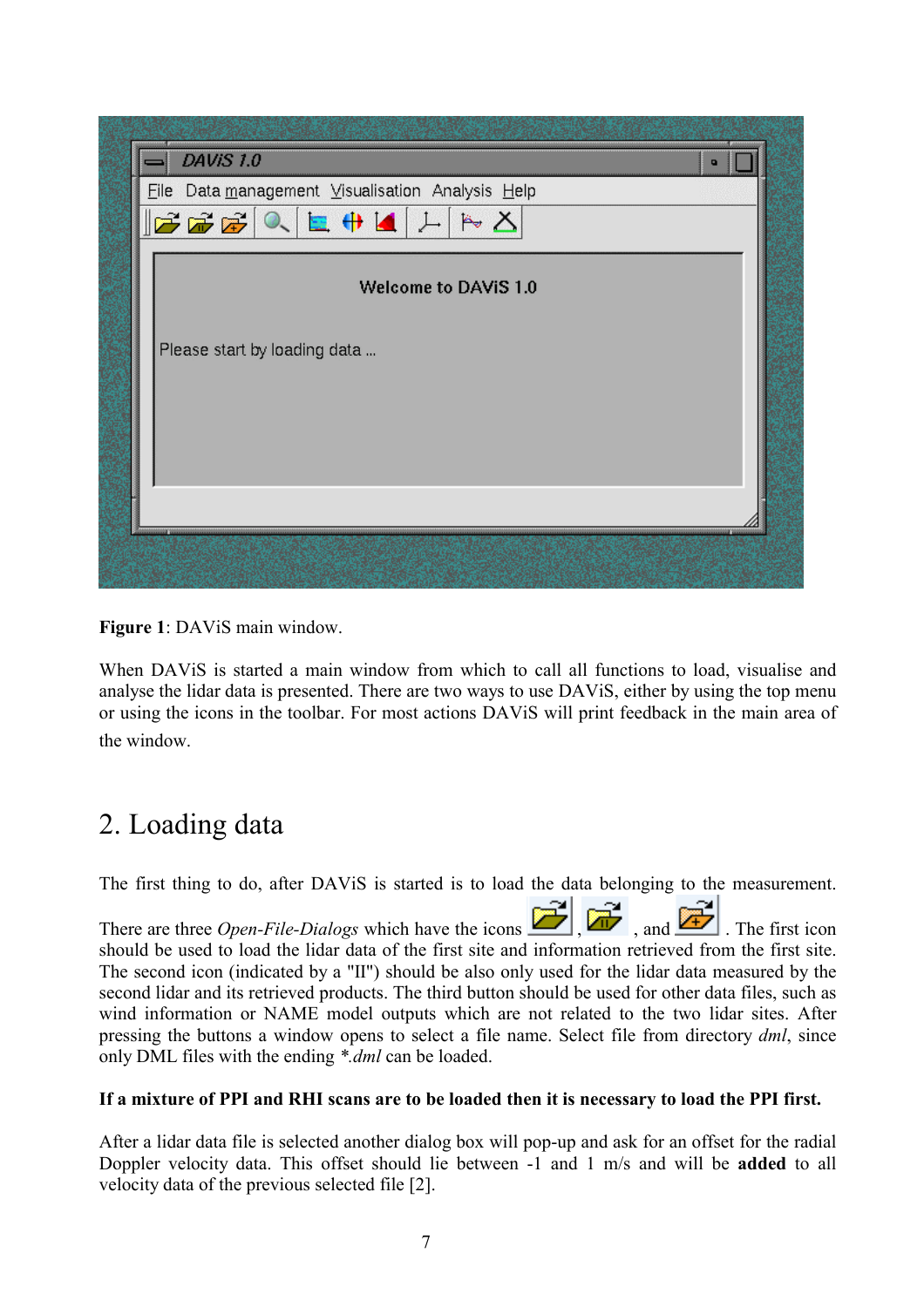It is possible to check that the correct data has been loaded through the option of the *Data management* menu or by pressing in the main window. Figure 2 shows an example of the *Ray Explorer* display. To enable the software to detect the start of a new scan in a multiscan dataset, tokens are used. Every token signals the start of a new scan. **If it is intended to start a new data set and the previously loaded data is to be discarded, then select the** *clean up all data option from* **under** *Data management* **in the main menu.** 

| DAVIS 1.0<br>$\mathbb{F}$ $\mathbb{F}$ $\mathbb{F}$<br>$Q_{\sim}$                                          | Eile Data management Visualisation Analysis Help<br>$\mathbf{E} + \mathbf{A}$<br>$\mathbf{1}$                                                                                                                        | $A \neq \infty$                                                                                                                                                                      |                                                                                                                                                                                               |                                                                                                                              | $\blacksquare$                                                                                                                                      |                                                                                                                                               |                                      |
|------------------------------------------------------------------------------------------------------------|----------------------------------------------------------------------------------------------------------------------------------------------------------------------------------------------------------------------|--------------------------------------------------------------------------------------------------------------------------------------------------------------------------------------|-----------------------------------------------------------------------------------------------------------------------------------------------------------------------------------------------|------------------------------------------------------------------------------------------------------------------------------|-----------------------------------------------------------------------------------------------------------------------------------------------------|-----------------------------------------------------------------------------------------------------------------------------------------------|--------------------------------------|
| Welcome to DAVIS 1.0<br>Please start by loading data<br>DAVIS: DML data for first site succesfully loaded: |                                                                                                                                                                                                                      |                                                                                                                                                                                      |                                                                                                                                                                                               |                                                                                                                              |                                                                                                                                                     |                                                                                                                                               |                                      |
|                                                                                                            | File: /Ufs/mlidar/AirQuality/dml/030723/qin20030723_0753_ppi.dml<br><b>Ray Explorer</b>                                                                                                                              |                                                                                                                                                                                      |                                                                                                                                                                                               |                                                                                                                              |                                                                                                                                                     |                                                                                                                                               |                                      |
|                                                                                                            | No<br><b>Bandard (QinetiQ)</b><br> … 1<br>$\overline{\mathcal{L}}$<br>3<br>- 4<br> - 5<br>ļ−6<br>$\leftarrow$ 7<br>ļ g<br> …g<br>i– 10<br>ļ⊹ 11<br> − 12<br>ļ⊹ 13<br>ļ⊹ 14<br>i– 15<br>ļ– 16<br>$-17$<br>- 18<br>-19 | Elevation<br>11.99<br>11.99<br>11.99<br>11.99<br>11.99<br>11.99<br>11.99<br>11.99<br>11.99<br>11.99<br>11.99<br>11.99<br>11.99<br>11.99<br>11.99<br>11.99<br>11.99<br>11.99<br>11.99 | Azimuth<br>60.87<br>65.78<br>70.78<br>75.77<br>80.77<br>85.79<br>90.78<br>95.77<br>100.77<br>105.77<br>110.75<br>115.75<br>120.75<br>125.74<br>130.73<br>135.74<br>140.74<br>145.74<br>150.74 | No of Bins<br>79<br>79<br>79<br>79<br>79<br>79<br>79<br>79<br>79<br>79<br>79<br>79<br>79<br>79<br>79<br>79<br>79<br>79<br>79 | Length of Bins<br>112<br>112<br>112<br>112<br>112<br>112<br>112<br>112<br>112<br>112<br>112<br>112<br>112<br>112<br>112<br>112<br>112<br>112<br>112 | Geometry<br>PPI<br>PPI<br>PPI<br>PPI<br>PPI<br>PPI<br>PPI<br>PPI<br>PPI<br>PPI<br>PPI<br>PPI<br>PPI<br>PPI<br>PPI<br>PPI<br>PPI<br>PPI<br>PPI | $\blacksquare$<br>Token <sub>-</sub> |

**Figure 2:** The ray explorer can be used to check that the data was loaded correctly.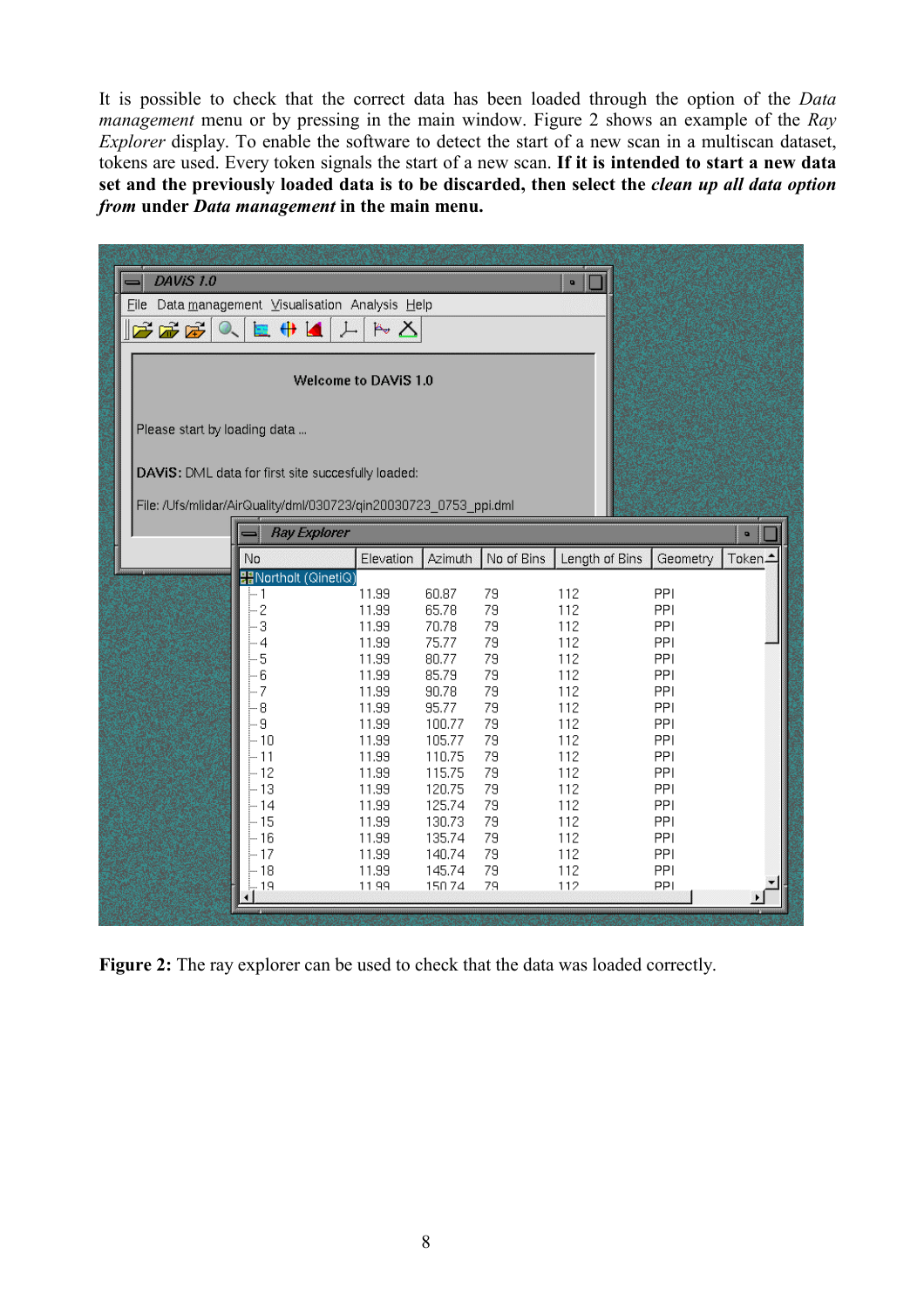## 3. Visualisation

The main function of DAViS is to visualise measured lidar data or outputs from numerical models. The visualisation is divided into two groups: two dimensional displays of data from one lidar and three-dimensional displays of dual lidar data.

#### **3.1 Two dimensional visualisation**

DAViS offers various options to view the loaded data in two dimensions:

- Time series plot of rays.
- PPI plot (cone geometry)
- RHI plots (vertical plane)

After any of these options is selected a dialog box appears to ask from which lidar ( *Site 1* or *Site 2* ) the user wants to display the data and which variable ( *Intensity* ,*Doppler velocity* etc.) should be displayed. After completing the dialog box options a separate window opens which shows the requested data. For all of these windows the user can choose to print or save the pictures by using the window menu, or the menu which appears after pressing the right mouse button whilst the mouse pointer resides over the window surface. Some data sets also contain more than one sweep. The user can switch between these sweeps by using the menu that appears when the right mouse button is pressed.

|                                                     | فالمستقصر والمستحث والمستحدث والمستحدث والمستحدث |                           |  |
|-----------------------------------------------------|--------------------------------------------------|---------------------------|--|
| File                                                | Data management Misualisation Analysis Help      |                           |  |
| $\mathbb{E}$ $\mathbb{E}$ $\mathbb{E}$ $\mathbb{E}$ | <b>BO ← 4</b> 上                                  | $\mathbb{A} \times$       |  |
|                                                     | Choose RHI -                                     |                           |  |
|                                                     | Select site                                      | Site 1                    |  |
| Please start by loading da.                         | Azimuth angle:                                   | 60                        |  |
| <b>DAVIS:</b> DML data for firs                     | Choose variable:                                 | Intensity                 |  |
| File: /ufs/mlidar/AirQuality/                       |                                                  | Intensity                 |  |
| Vel. offset: 0.26                                   |                                                  | Doppler Velocity          |  |
|                                                     |                                                  |                           |  |
|                                                     |                                                  | Diff. Velocity (radial)   |  |
|                                                     |                                                  | Diff. Velocity (vertical) |  |
|                                                     |                                                  | Corrected Intensity       |  |
|                                                     |                                                  |                           |  |
|                                                     |                                                  |                           |  |

### **Figure 3.** Example of RHI dialog

Figure 4 shows an example of a RHI display of Doppler Velocity with a grid superimposed. If a display without the grid is required this can be obtained under by selecting "options" and toggling "grid". Please note that other choices under options have not been implemented. The figure shows the choices available when "file" has been selected. Figure 5 shows an example of a PPI display with "options" selected.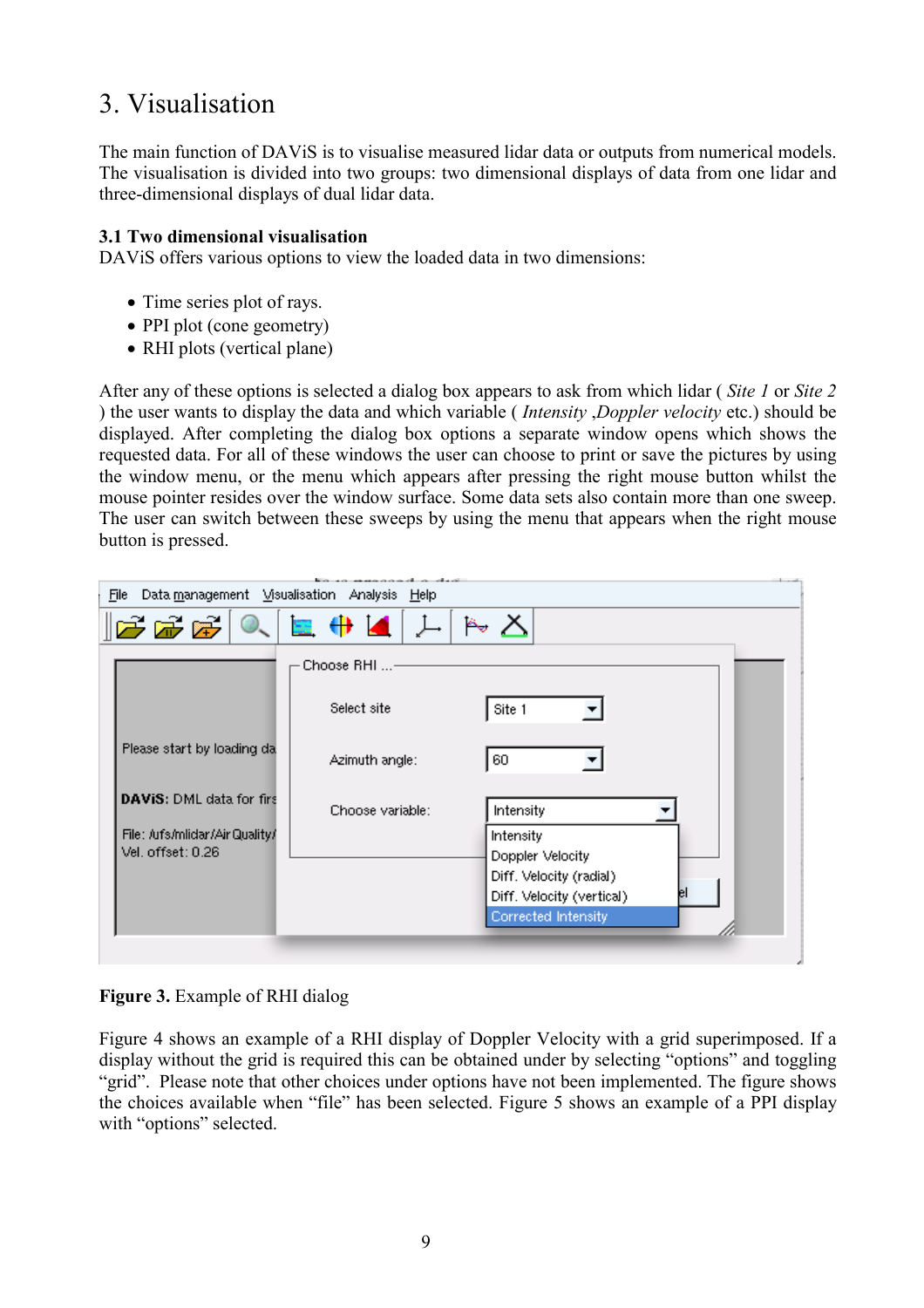

**Figure 4** Example of RHI display with grid selected



**Figure 5.** Example of a PPI display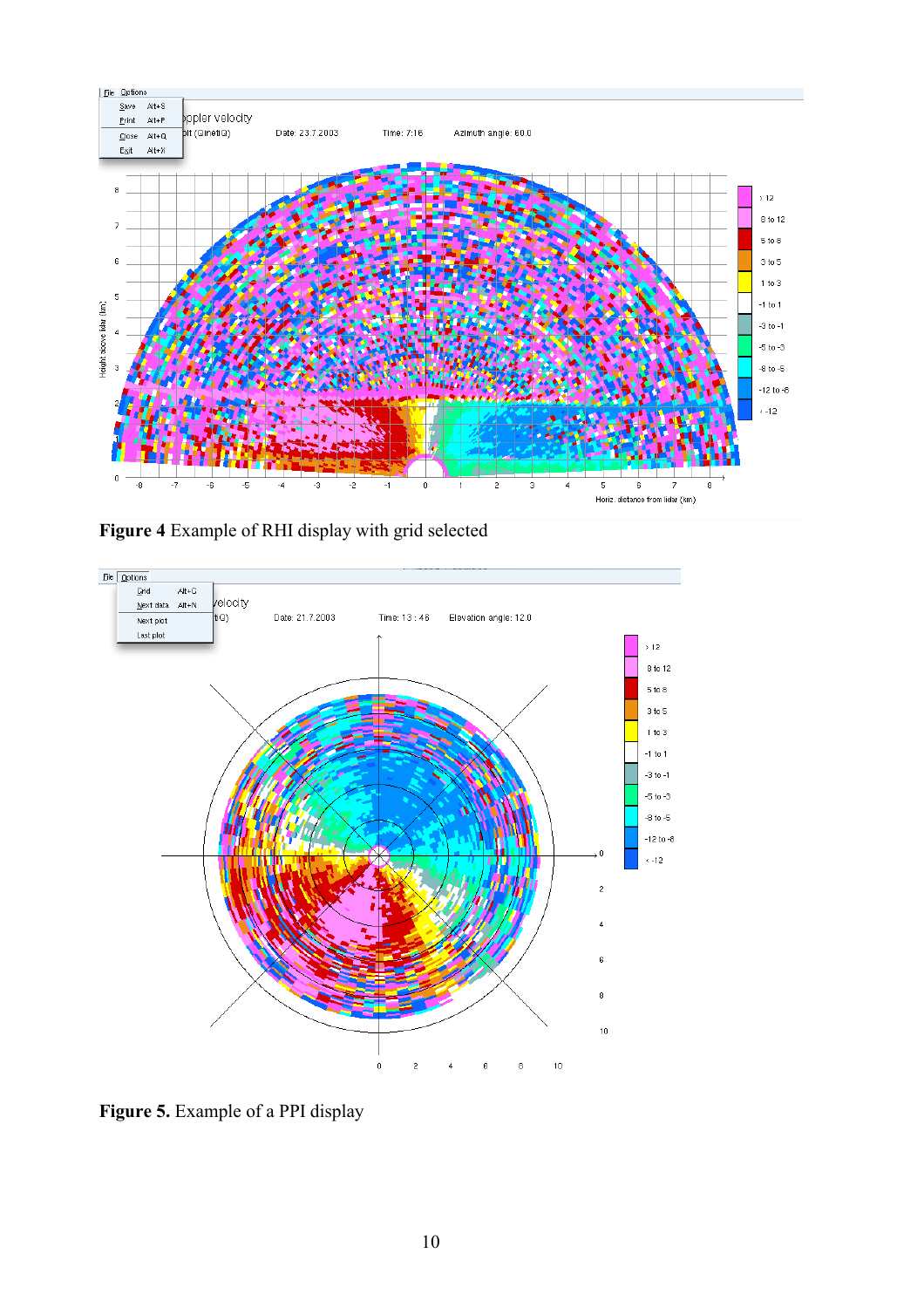#### **3.2 Changing the colour tables**

For the two-dimensional plots it is possible to change the colour tables used to plot the Velocity and Intensity data. The user can choose between 2 colour and one black and white colour tables.

To select one of these colour tables the user should select one of the tables in the sub-menu *Change color mode* under *Visualisation* in the main menu. This is shown in the figure below.



**Figure 6**: Menu to select a colour table in DAViS.

#### **3.3 Saving data into an ASCII file**

Every two-dimensional display offers the option to save the observed data in a simple ASCII file for further processing of the data outside DAViS. To save the data the user has to choose the option *Save data* in the right-mouse-click-menu. First a window appears to ask for a file name under which the new data file should be saved. The format in which the data is stored consists of one header line and one line for every ray. The header line contains first a string describing the kind of data stored and then the site, date and time at which the measurement was taken. The last number of the row gives the number of bins for each ray. All following lines contain the elevation angle as the first element followed by the azimuth angle. All following numbers represent the values of the single bins.

#### **3.4 Three dimensional visualisation**

To open the three-dimensional display the  $\|L\|$  icon has to be clicked. Three new windows will open. One is the display window in which the three-dimensional scene is to be displayed and the other two are windows to select either the variable that is to be displayed or the scan. Figure 7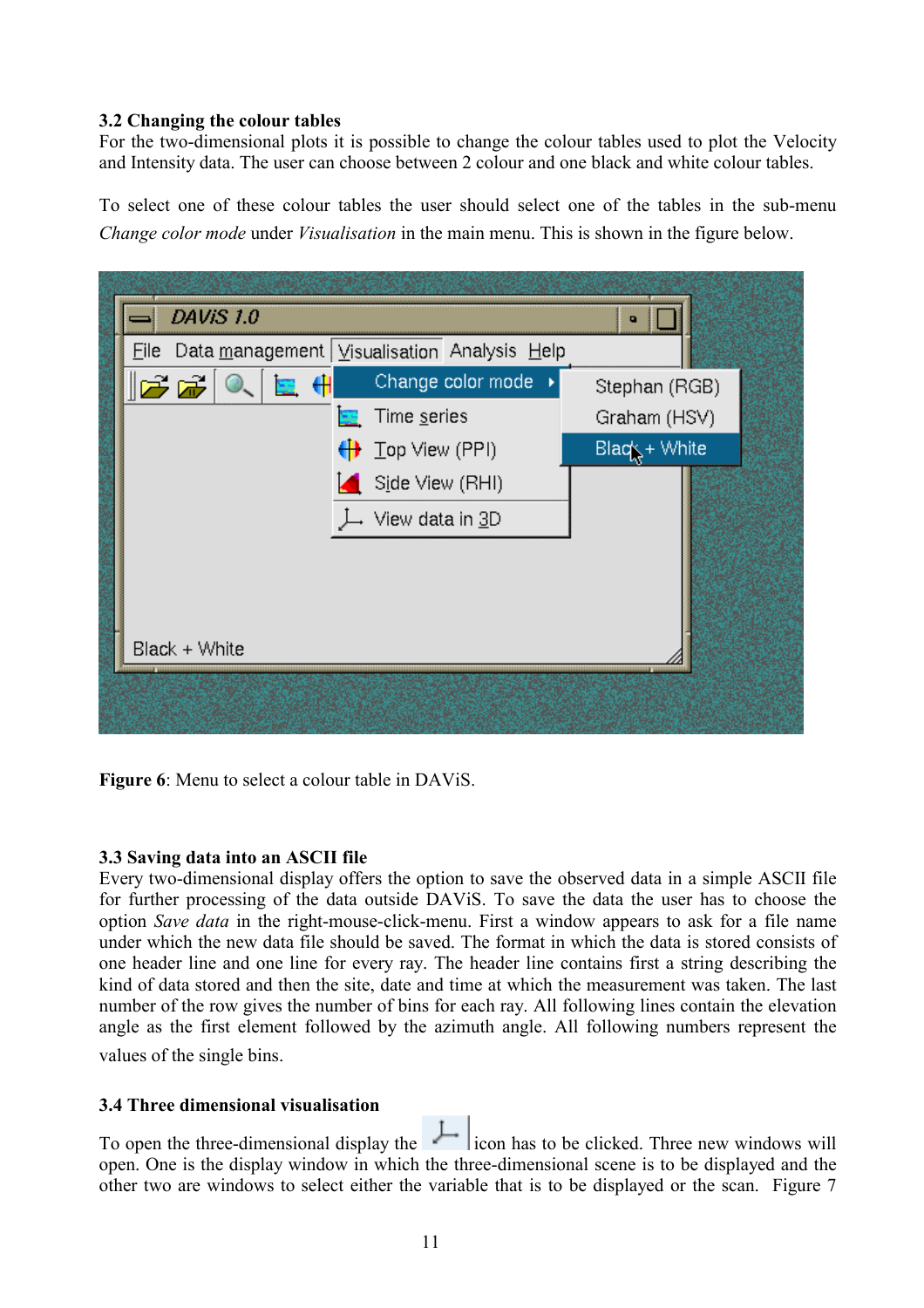shows a snapshot of the three windows and explains some of the most important controls. Only PPIs and RHIs can be displayed in 3D. It should be noted that the scale and title in the bottom left hand corner are only available in the SGI version; it was not possible to implement them in the Linux version.



**Figure 7**: The three windows to view and control the three-dimensional interactive display.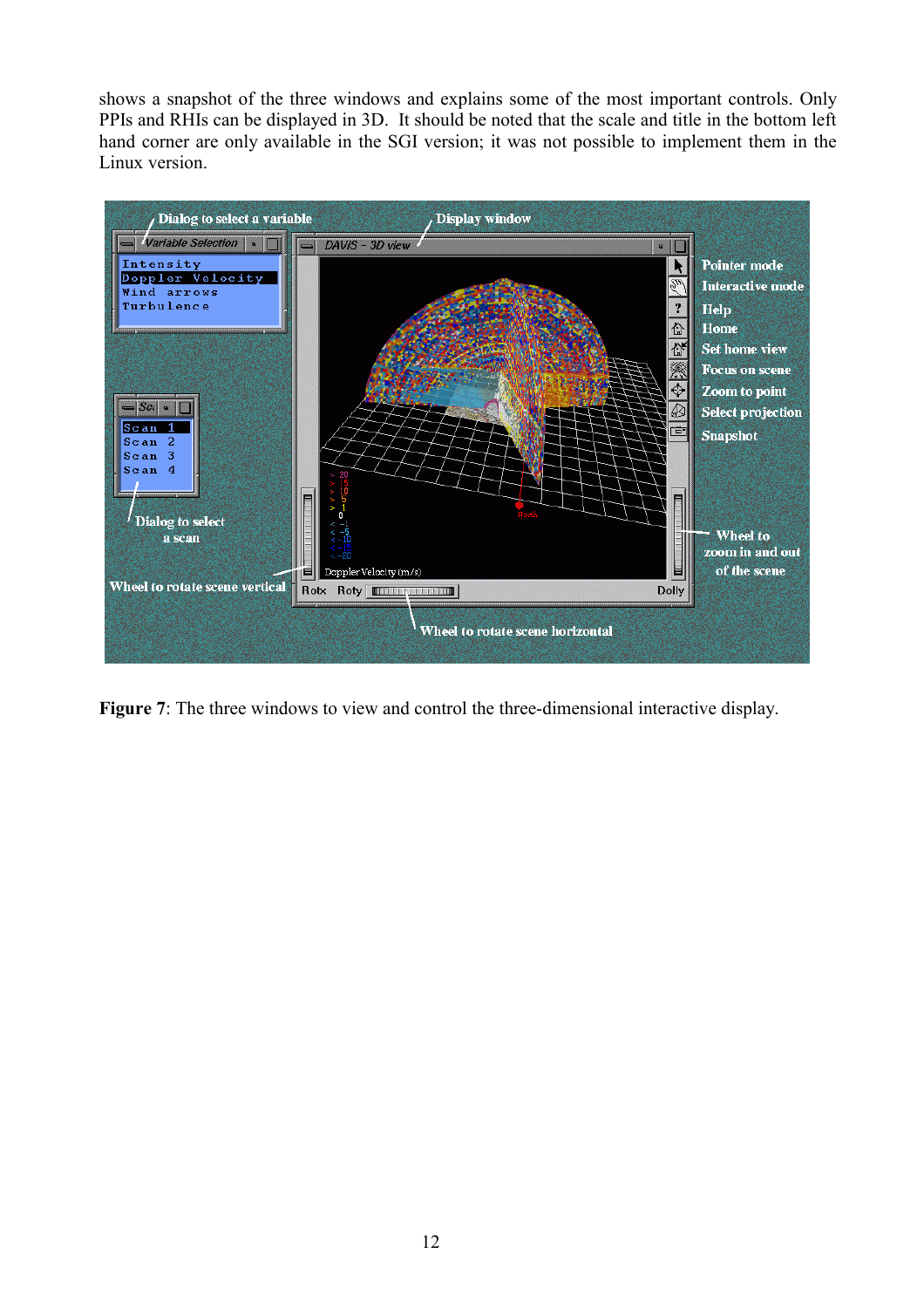

**Figure 8**. Example showing that RHI and PPI data can be shown together.

# 4. Data Analysis

DAViS includes the following options to analyse the lidar data:

- Velocity Azimuthal Display (VAD)
- Line of Sight (LOS) analysis in a vertical plane including the two lidar sites.

### **4.1 VAD**

A very common method to retrieve wind information from single Doppler lidar or radar data is the VAD. In a VAD all measured radial velocities are plotted depending their location in azimuth around the lidar/radar. From the resulting signature information about the wind field can be obtained. A perfect sine curve represents a uniform wind flow, where the maximum defines the wind speed and the location of the maximum of the sine curve in azimuth gives the wind direction.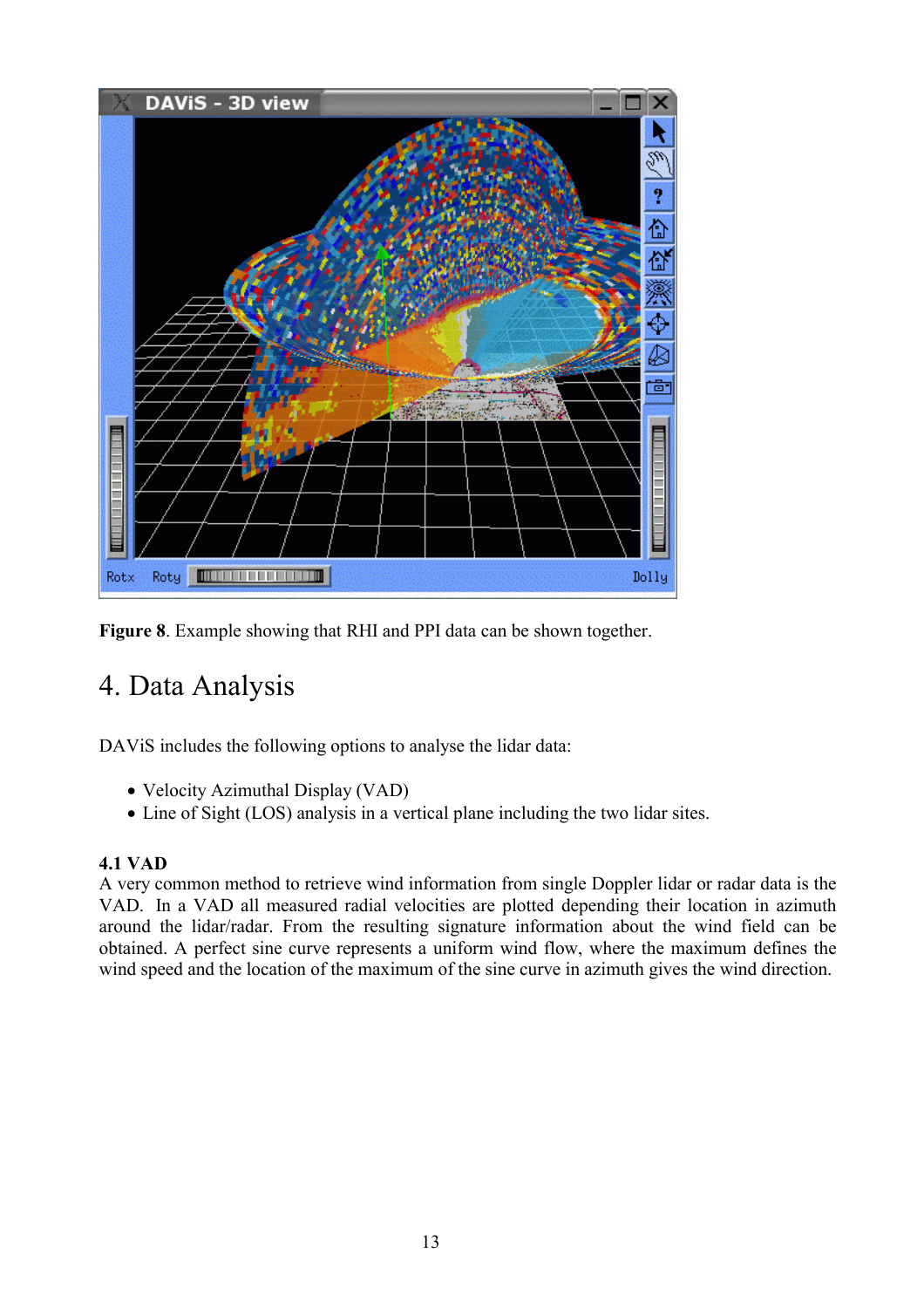

**Figure 8** Example of a VAD display

In figure 8 an example of a VAD display is shown. The bin number is selected by the user. This defines the range, and, through the elevation, the height of the scan. A number of different options are available including three different VAD curves. The first option is the standard least-squares fit; the second is a least-squares fit with offset. The third option uses the method of Browning  $\&$ Wexler.

#### **4.2 LOS analysis in a vertical plane**

In the case, where line of sight (LOS) measurements are made in a plane containing the two lidars, the horizontal wind vector along the plane and the vertical wind component can be retrieved.

To do this the two data sets of LOS data have to be loaded. By pressing the icon a small dialog is opens to ask which of the bins in the ray are at the crossing point. After pressing *OK* in this dialog box the result is shown in a new window. An example is given in figure 9.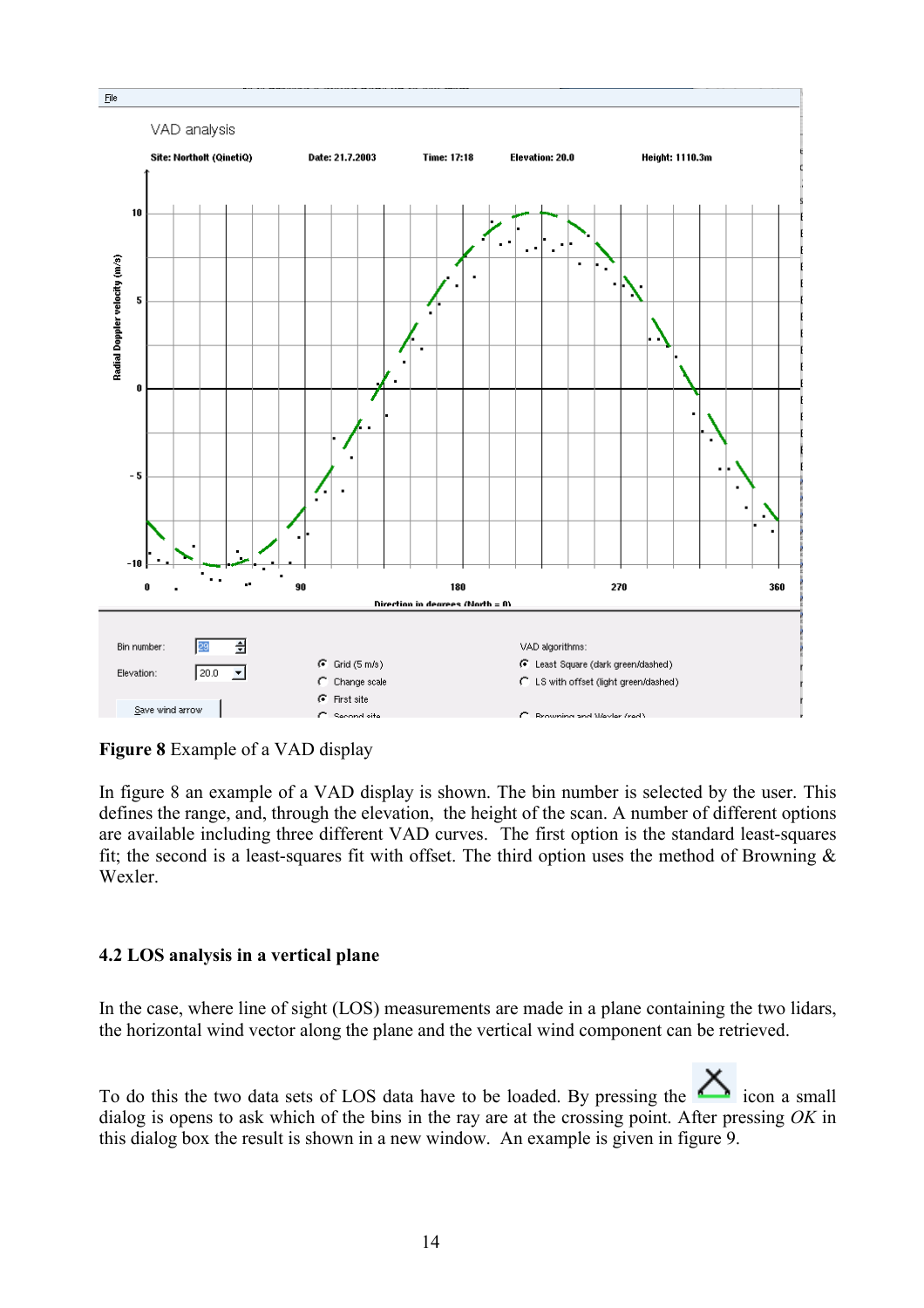

**Figure 9** Example of the analysis of line of sight data.

## 5 Conclusion

The display software was built to display all the types of data there were collected in the two project experiments. The analysis section of the software covers extraction of wind information from PPI scans under the VAD model, and also the extraction of vertical, and horizontal velocities in the plane containing the two lidars. It should be noted that the latter is only approximate, since the two lidars took slightly different times per scan. In principle, if a complete two-lidar scan of the vertical plane containing the lidars were made, it would be possible to visualise the whole 2-D wind field in that plane. We believe that the visualisation system enables features of the data to be seen, and this is an important first step in data interpretation.

## References

[1] Visualisation of dual Doppler lidar data. S Siemen & AR Holt. ISB52-08 November 2003.

[2] Description of the RAF Northolt ISB-52 Dual Doppler Lidar Trial. RI Young, GN Pearson, C Collier, F Davies & K Bozier. ISB52-07 August 2003.

# Appendix A: How to install and compile DAViS

First the source code has to be downloaded from http://prswww.essex.ac.uk/lidar/davis.html and unpacked with these commands:

*gunzip davis\_10\_src.tar.gz*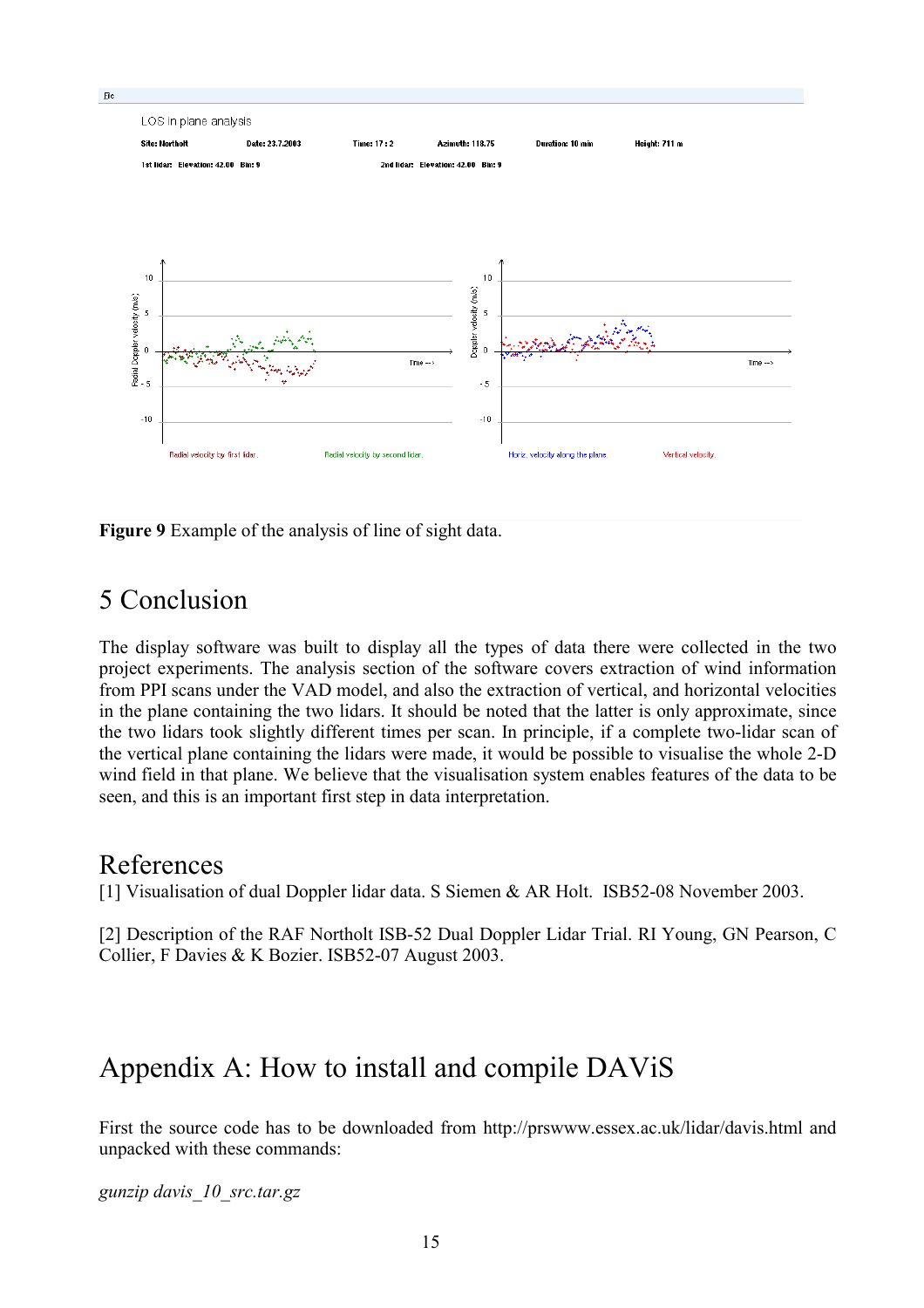*tar -xvf davis\_10\_src.tar* 

The source code and documentation will be in a directory called *DAViS-1.0* . In that directory are the various subdirectories in which the code, documentation and binary files are. To compile DAViS change into the src subdirectory and type

*qmake DAViS.pro - o Makefile make clean ; make* 

To build the documentation you need doxygen . Type *doxygen DAViS.doxygen* in the *DAViS* main directory.

## Appendix B: The DML data format

The two lidars used in ISB-52 had different data storage facilities because of the difference in scanner design. This meant that there was no consistent data format for the measurements and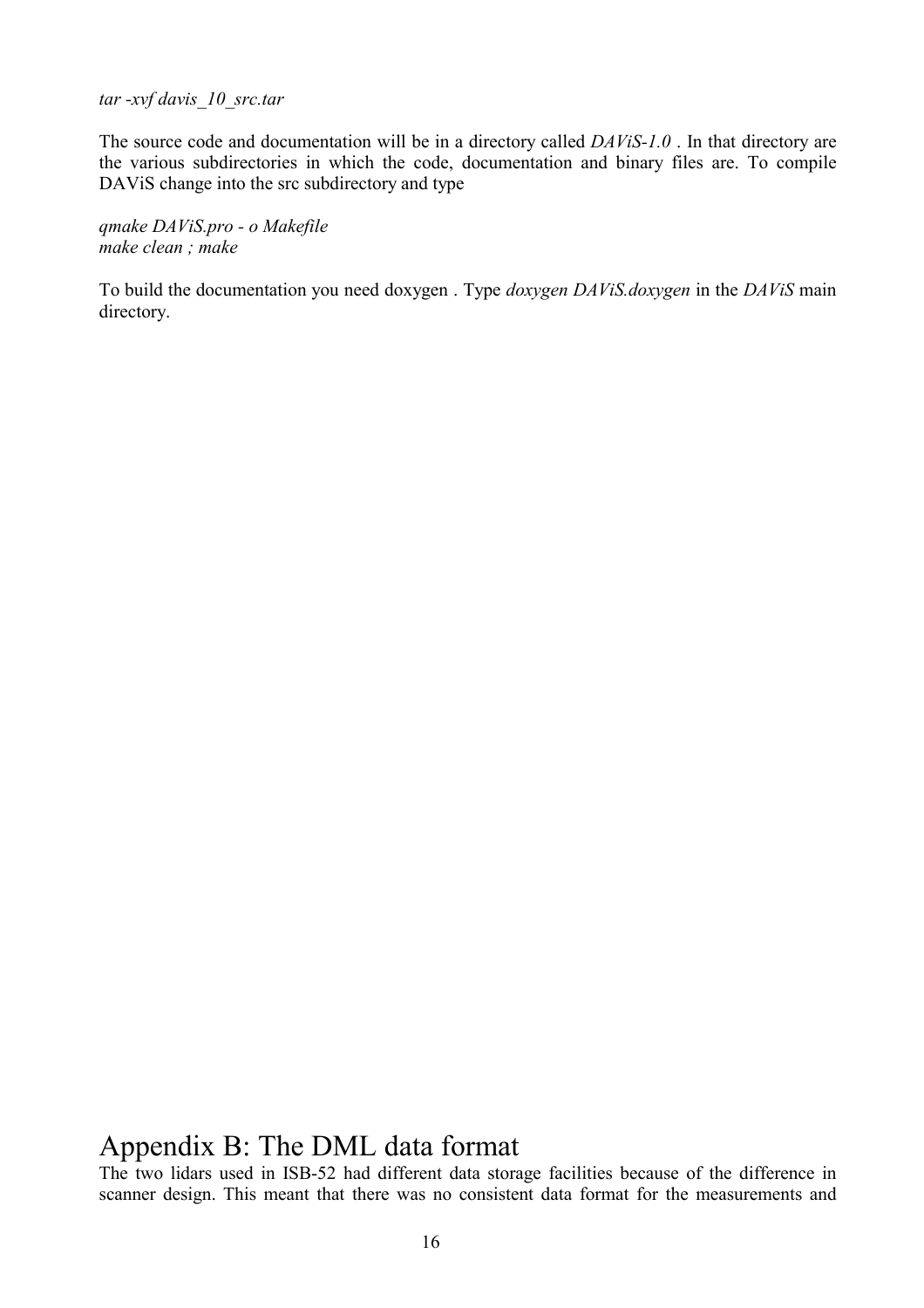some measurements where stored in several data files. (One file for scan angle and one for lidar data). This made it difficult to write an automatic procedure to read and process the data. To overcome this problem a utility to retrieve raw lidar data and store in a consistent data format was needed. This format does not only have to store all recorded lidar data and its parameters, but also had to be able to store retrieved information about the observed wind field.

The result of the this, was the Doppler Markup Language, or DML. This format is based on the XML- Markup-Language which is commonly used to describe data formats in the World-Wide-Web. The format has the advantages that it is ASCII and can be edited with any standard editor under Unix or Windows.

Given that DML is derived from XML it is necessary that the first line of the object has to identify the data format. This is done by the line <!DOCTYPE dml>. XML is based on objects which start and end with a tag. Tags are symbolised by  $\leq$  >. An object starts with a tag containing the object name and finishes with a tag where the object name has a '/' in front of it. This signals the reader that the object is finished. The whole data set itself is also an object of type "dml". This means that a minimal DML file looks like this:

*<!DOCTYPE dml> <dml> .... list of objects .... </dml>* 

The advantage of having an object-oriented format is that it is very flexible when manipulating different types of data and can be easily extended to handle further objects if necessary. In the following the various objects which are currently defined in DML are described.

#### **B.1 Describing the lidar site - <site>**

The object  $\leq$ site defines in the data file the site at which the lidar was positioned and other information about the measurement. Each DML data file should only contain one <site> definition. The information which can be stored in an  $\leq$ site $\geq$  object are:

```
<name> Sets the name of the location 
<time> Sets the date and time of the measurement. Attributes are: 
year - integer value of the year 
month - integer value of the month 
day - integer value of the day 
hour - integer value of the hour 
minute - integer value of the minute 
duration - integer value giving the length of measurements in minute 
<position> (or <location>) Sets the position in metres from a origin. Attributes are: 
x - floating-point number of location in the x-axis (towards east) 
y - floating-point number of location in the x-axis (towards north) 
z - floating-point number of location in the z-axis (height) 
Example for a description of a lidar site: 
<site> 
  <name>Malvern (QinetiQ)</name> 
  <time year="2003" month="3" day="18" hour="17" minute="50" duration="13" /> 
  <location x="-432.0" y="2923.0" z="7.0" />
```
*</site>*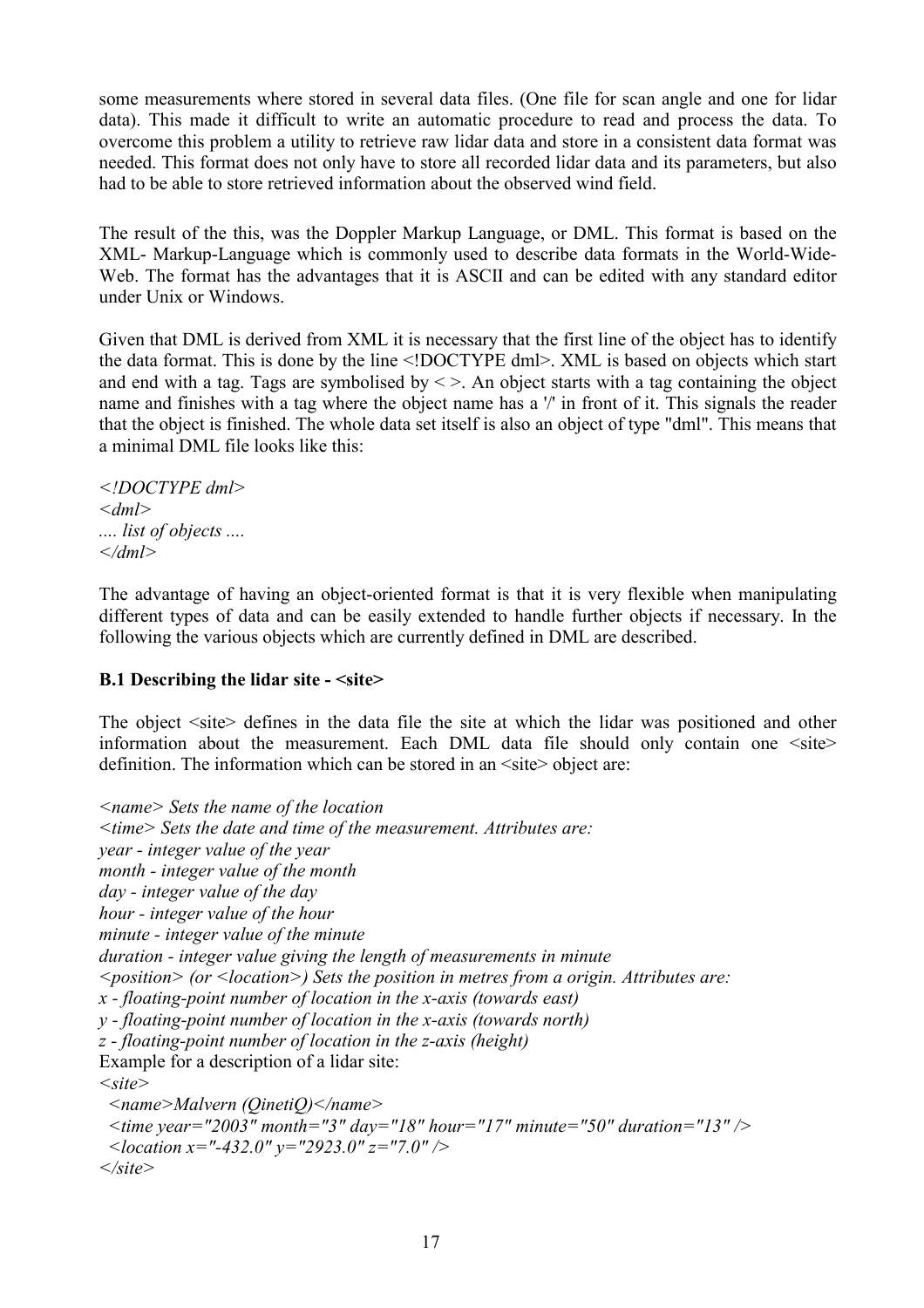This example describes the site called Malvern, with giving in the brackets the owner of the lidar. The data was measured on the 18th of March in 2003 at 17:50 o'clock. The measurement took 13 minutes to make. The grid position was -432 m in the x (west-east-axis) direction and 2923 m in the y (south-north-axis) direction. The height is given as 7m (which is the difference to the height above sea level of the second lidar).

#### **B.2 Examples of lidar data - <ray>**

The lidar data is organised in rays. A ray is defined as measurements along a line for given angles in azimuth and elevation. An  $\langle dm \rangle$  object can contain as many  $\langle ray \rangle$  objects as needed. The definition of the object  $\langle ray \rangle$  is as following:

*<orientation> Set the direction in which the lidar beam is pointing. Attributes are: elevation - floating point number giving the elevation angle azimuth - floating point number giving the azimuth angle <dimension> Sets the date and time of the measurement. Attributes are: beamwidth - integer type binlength - integer type skipbins - integer type type - string defining the type of measurement ("ppi","rhi" or "los") <velocities> Object to hold all velocity values for a ray <intensities> Object to hold all intensity values for a ray*  The objects <velocities> and <intensities> have both the attribute number which gives the number of bins. Inside the these objects all bin values are stored in an object called b.

Example for the description of a ray:

 $\langle \textit{rav} \rangle$ 

 *<orientation elevation="25.0" azimuth="2.27" /> <dimension beamwidth="1" binlength="112" skipbins="1" type="ppi"/>*   $\le$ velocities number="2">  $\le$ b>14.814 $\le$ b>  $\le$ b>0.496557 $\le$ /b>  $\le$ /velocities>  $\leq$  *intensities number="2">*  $\leq$ *b>1141.36* $\leq$ *b>*  $\leq$ *b>2877.65* $\leq$ *b>*  $\leq$ */intensities> </ray>* 

This example shows a ray that consists of two bins which were measured using an elevation angle of 25 degrees and an azimuth angle of 2.27 degrees. The ray belongs to a PPI and the first bin can be ignored.

Wind information -  $\leq$ windvector>

Additional to lidar data, DML can also store information about the calculated wind fields. This information is wind direction and speed and is stored in an object of type <windvector>. The definition is as follows:

*<position> Sets the position of the wind vector in 3D. Attributes are:* 

*x - floating-point number of location in the x-axis (towards east)* 

*y - floating point number of location in the x-axis (towards north)* 

*z - floating point number of location in the x-axis (height)* 

*<amplitude> Sets dimension of the wind vector. Attributes are:* 

*x - floating-point giving the strength of wind along the x-axis (towards east)* 

*y - floating-point giving the strength of wind along the x-axis (towards north)* 

*z - floating-point giving the strength of wind along the x-axis (vertical)* 

*<properties> Object to describe various properties of the wind vector*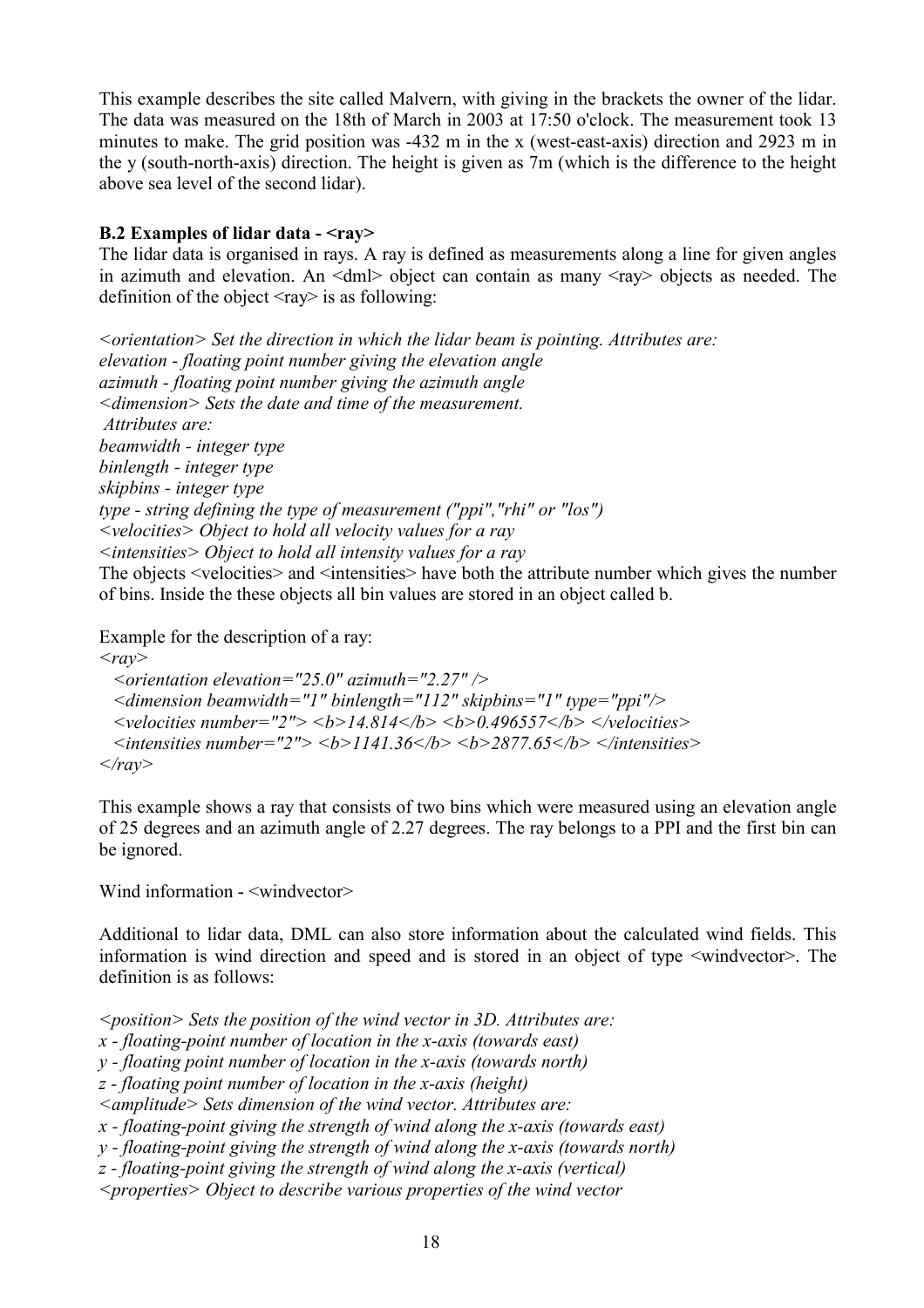Example for the definition of a wind vector:

*<windvector> <position x="34.0" y="-102.0" z="23.0" /> <amplitude x="-2.0" y="23.0" z="7.0" /> <properties quality="0.5" variance="0.1" /> </windvector>*